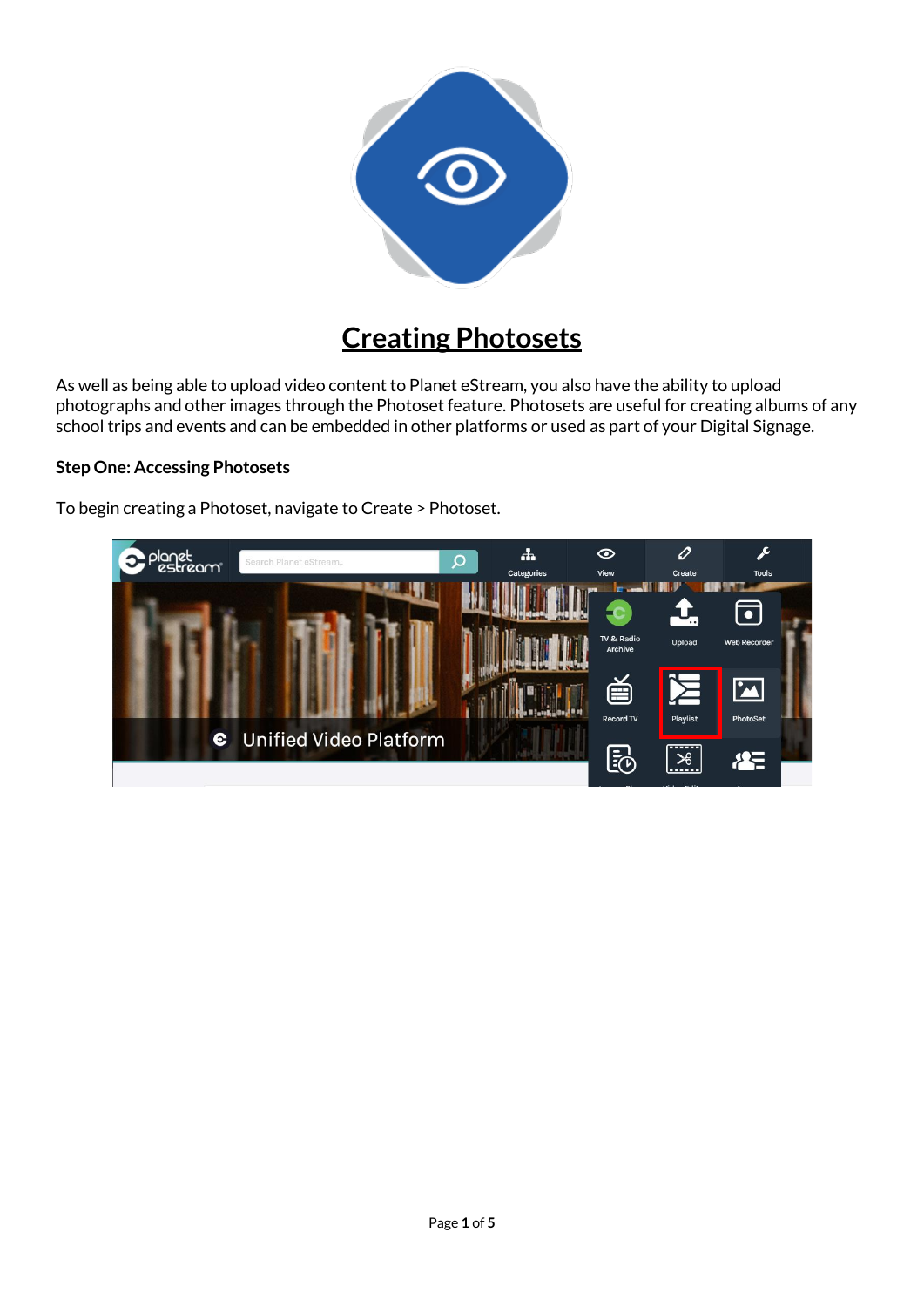## **Step Two: Creating a Photoset**

After selecting Photoset from the Create menu you will be presented with the following window. This is where can give your Photoset a title, description and assign any other specific data. Once you're happy with the information that you have added, click create.

| Create new Photoset                                       |                                                                  |
|-----------------------------------------------------------|------------------------------------------------------------------|
| <b>Details</b>                                            | Options                                                          |
| Title                                                     | Select the Publishing Policy for the Photoset to be added<br>to. |
| Hiking Trip 2019                                          | ContentGlobal<br>$\blacktriangledown$                            |
| Description                                               |                                                                  |
| Photos from our Year 11 hiking trip in the Peak District. | Select to make the content private                               |
|                                                           | Private                                                          |
|                                                           | Select Categories to add this item to                            |
| Tags<br>Hiking, Outdoors, Year11                          | <b>Select Categories</b>                                         |
|                                                           | Set expiry date for media                                        |
| Staff Only<br>No (<br>$Yes$ $\Box$                        | dd/mm/yyyy                                                       |
| Create                                                    | cancel                                                           |

## **Step Three: Adding Your Photos**

After clicking create you will be presented with your Photoset, which is currently blank as no items have been added yet. To begin adding in your images, click on **Add Items**.

|                 |                 | $\begin{tabular}{ c c } \hline \quad \quad & \quad \quad & \quad \quad & \quad \quad & \quad \quad & \quad \quad \\ \hline \quad \quad & \quad \quad & \quad \quad & \quad \quad & \quad \quad & \quad \quad & \quad \quad \\ \hline \quad \quad & \quad \quad & \quad \quad & \quad \quad & \quad \quad & \quad \quad & \quad \quad \\ \hline \end{tabular}$ | Photoset Items                          |                                                                 | $\boxed{d}$<br>Related Media                                                      |
|-----------------|-----------------|---------------------------------------------------------------------------------------------------------------------------------------------------------------------------------------------------------------------------------------------------------------------------------------------------------------------------------------------------------------|-----------------------------------------|-----------------------------------------------------------------|-----------------------------------------------------------------------------------|
|                 |                 | $+$ Add Items                                                                                                                                                                                                                                                                                                                                                 | $\downarrow$ $\frac{A}{2}$ Order A to Z | $\mathcal O$ Select Photoset<br>$\blacktriangleright$ Add Video | $\begin{tabular}{ c c } \hline \quad \quad \text{Delete All items} \end{tabular}$ |
|                 |                 |                                                                                                                                                                                                                                                                                                                                                               |                                         |                                                                 |                                                                                   |
| $\Theta$        | $\Theta$        |                                                                                                                                                                                                                                                                                                                                                               |                                         | Click 'Add Items' to upload photos and images.                  |                                                                                   |
|                 |                 |                                                                                                                                                                                                                                                                                                                                                               |                                         |                                                                 |                                                                                   |
|                 |                 |                                                                                                                                                                                                                                                                                                                                                               |                                         |                                                                 |                                                                                   |
|                 |                 |                                                                                                                                                                                                                                                                                                                                                               |                                         |                                                                 |                                                                                   |
|                 |                 |                                                                                                                                                                                                                                                                                                                                                               |                                         |                                                                 |                                                                                   |
| Send to Signage |                 |                                                                                                                                                                                                                                                                                                                                                               |                                         |                                                                 |                                                                                   |
| Comments        | $\oslash$ Notes |                                                                                                                                                                                                                                                                                                                                                               |                                         |                                                                 |                                                                                   |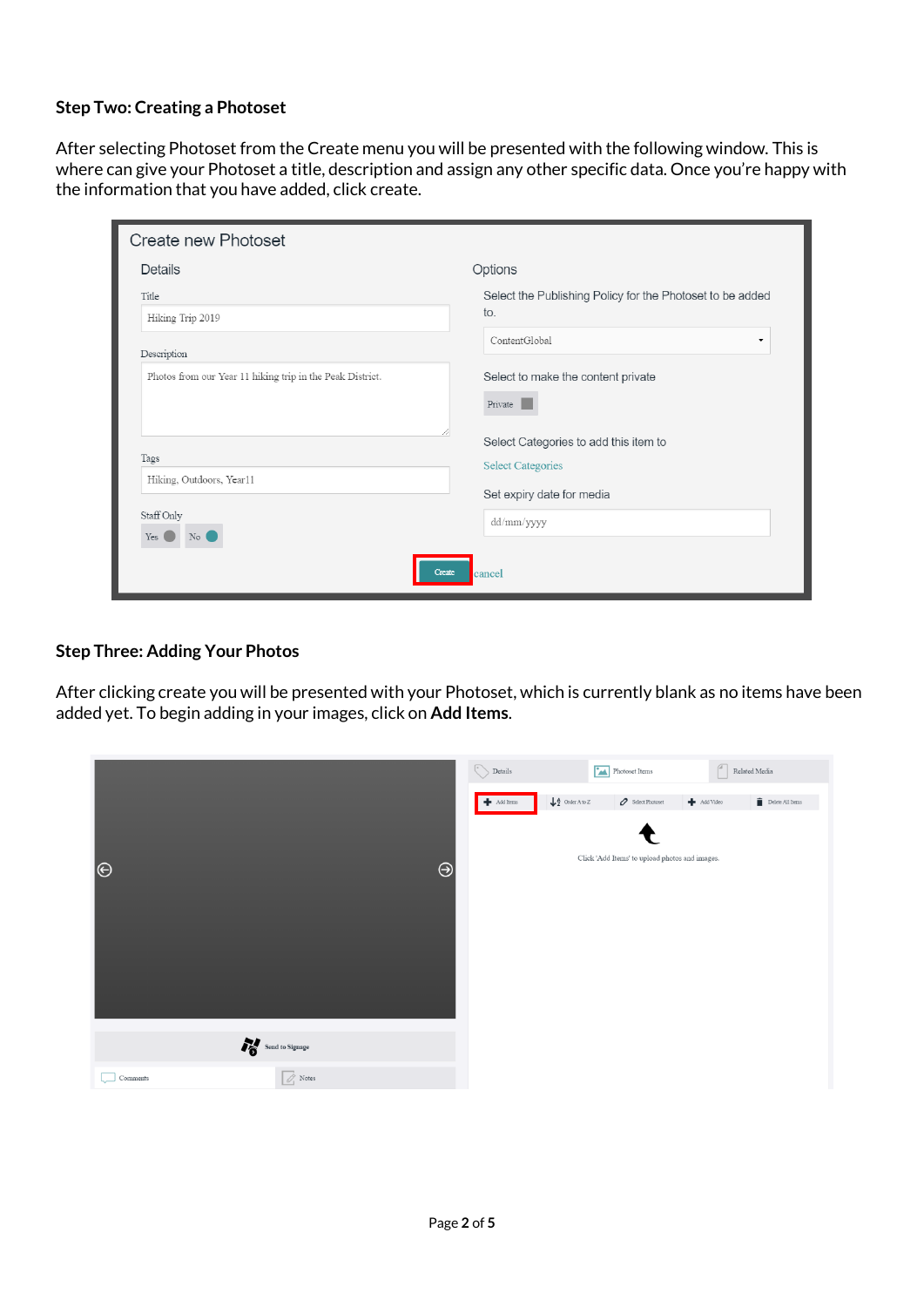You will then be presented with the following window where you can select the files which you want to add to your photoset. To do this click **Select Files** and add any files from your file explorer. You can select multiple at the same time.



Once you have added your photos, they will appear in a list format. If you're happy, you can go ahead and click **Upload**. If you want to add more, use **Select Files** again.

|                                  | $\sim$ $R_{\text{total}}$                                                                                                                              | o<br>DIstance Taxa |
|----------------------------------|--------------------------------------------------------------------------------------------------------------------------------------------------------|--------------------|
|                                  |                                                                                                                                                        | $\times$           |
|                                  |                                                                                                                                                        |                    |
| <b>Upload Photos</b>             |                                                                                                                                                        |                    |
| process once upload is complete. | Select images or a collection of images (including zip files and PowerPoint) to add to photoset. Please note some PowerPoint files may take minutes to |                    |
| <b>Select Files</b>              |                                                                                                                                                        |                    |
| Picture1.jpg                     |                                                                                                                                                        | remove             |
| Picture2.jpg                     |                                                                                                                                                        | remove             |
| Picture3.jpg                     |                                                                                                                                                        | remove             |
| Picture4.jpg                     |                                                                                                                                                        | remove             |
|                                  |                                                                                                                                                        |                    |
|                                  | Upload                                                                                                                                                 |                    |

Once your images have been uploaded, they will appear within the Photoset, where you can view the images back in a slideshow format using the arrows. You will also be able to access several additional features such as sharing, reorganising and adding in related media. If you want to add more photos, you can do so by clicking on **Add Items** and following the same process as before.

|                                            | $\bigcirc$ Details | <b>Photoset Items</b>                                                   | $\sqrt{a}$<br>Related Media                                                                    |
|--------------------------------------------|--------------------|-------------------------------------------------------------------------|------------------------------------------------------------------------------------------------|
|                                            | + Add Items        | $\downarrow$ $\frac{A}{2}$ Order A to Z<br>$\mathcal O$ Select Photoset | Add Video<br>$\begin{tabular}{ c c } \hline \quad \quad \text{Delete All items} \end{tabular}$ |
| $\Theta$                                   |                    | Picture1                                                                | 0                                                                                              |
|                                            |                    | Picture <sub>2</sub>                                                    | 0<br>É                                                                                         |
|                                            |                    | Picture <sub>3</sub>                                                    | 0                                                                                              |
|                                            |                    | Picture4                                                                | 0                                                                                              |
| Send to Signage                            |                    |                                                                         |                                                                                                |
| $\boxed{\oslash}$ Notes<br>$\Box$ Comments |                    |                                                                         |                                                                                                |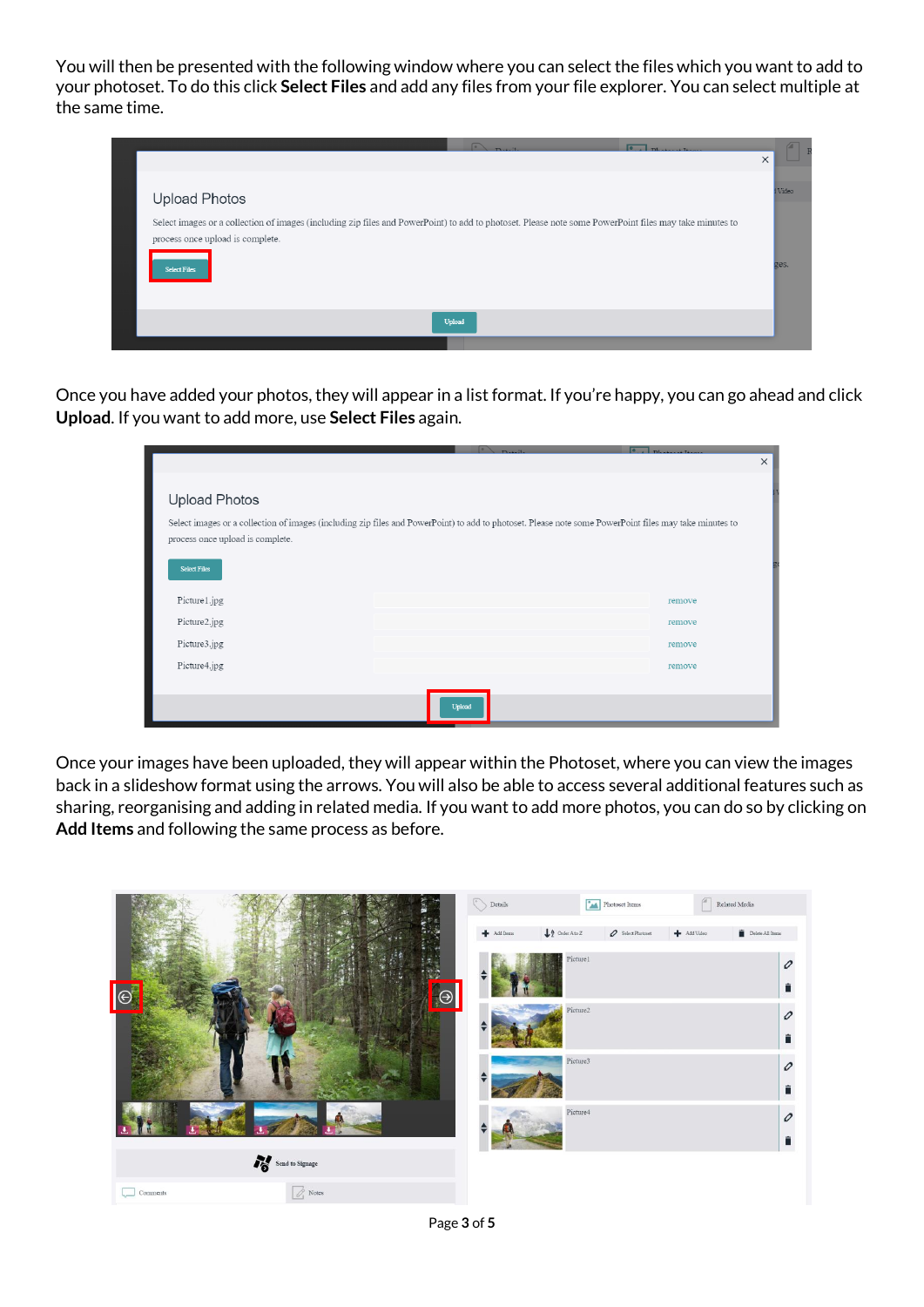## **Step Four: Modifying Your Photoset**

After creating a Photoset, there are a number of things that you can change or add.

#### **Reorganising**

The up/down arrow icon that is displayed on the images enable you to adjust the order that you want the images to be displayed in. This is very useful if you want your images to display from the first to the last photo taken when being viewed. You can drag or drop images up or down in the list.



## Modifying Information

The pencil icon to the right of a selected image will allow you to change the title, description and orientation of individual images within the Photoset. Once you're happy with the changes, simply click **submit**.

| Add Items | $\downarrow$ $\frac{A}{2}$ Order A to Z | Select Photoset<br>Ė<br>Add Video<br>0<br>Delete All Items |  |  |
|-----------|-----------------------------------------|------------------------------------------------------------|--|--|
|           | Picture1                                | Item Title                                                 |  |  |
|           | Picture2                                | Arrival<br>Item Description<br>This was the first day      |  |  |
| Picture3  |                                         | Rotate Image (Clockwise)<br>Please Select                  |  |  |
|           | Cancel<br><b>Submit</b>                 |                                                            |  |  |